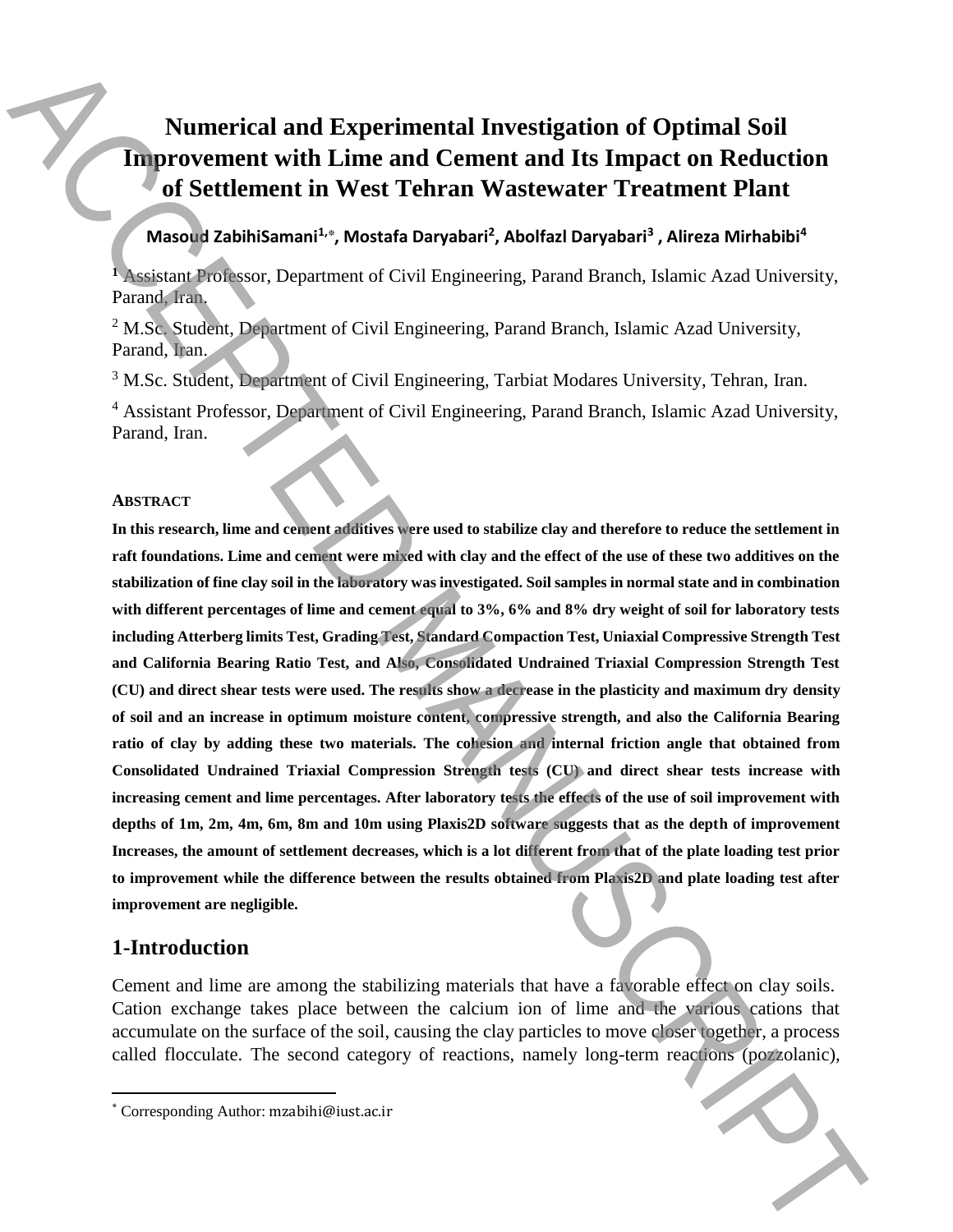increase the strength of clay soils [1]. Studies show that strength behavior of soils improves after stabilization with lime. Cement, which is another additive used to stabilize the soil, has pozzolanic materials and along with water, it becomes a binder and binds the soil grains together. In cementstabilized soils, the strength increases over time. In the early days, the increase in strength is faster, but over time, the rate of increase in strength decreases [2].

# **2-Methodology**

West Tehran treatment plant units will include a complete biological treatment system by activated sludge method with the ability to remove nitrogen and phosphorus along with sludge processing facilities. First, the prepared soil grading was done at a depth of 5 to 5.4 meters, and then liquid and plastic limit of the soil were measured. Samples mixed with cement were treated for 7 days and samples mixed with lime for 28 days at 23 ° C. To prevent the carbonation of lime and cement and to prevent the reduction of moisture, treatment of the samples was done in plastic coatings [3]. The amount of lime and cement for the experiments is equal to 3%, 6% and 8% by weight of dry soil. The laboratory program in this research includes the following phases: A) Primary laboratory tests including grading, Atterberg limits and standard compaction tests. B) Uniaxial Compressive Strength Test, direct shear test, Consolidated Undrained Triaxial Compression Strength Test (CU) and California bearing ratio (CBR) in different amounts of lime and cement. C) Plate Load Test at the project construction site. After performing laboratory experiments, Plaxis2D software was used to estimate the amount of settlement under a mat foundation with a width of 20m and a uniformly distributed load of 1 Kg/cm<sup>2</sup>. In order to validate the accuracy of the results of the settlement based on the load, Plate Loading Test was performed on site. measure the strength of clay velocity. U.S busines show that strength behavior of velocity interests can<br>compute the strength function of the strength interests of limit and cellular<br>and cellular strength in reason correl

#### **3-Results and Discussion**

According to Figures 1 and 2, by mixing lime and cement with soil, the maximum dry density and plasticity index compared to natural soil are changed. The amount of change depends on the type of additive. So that lime and cement up to 8% of dry soil weight reduces the maximum dry density and range of soil plasticity index.



Figure 1- plasticity index diagram for soil mixed with different percentages of lime and cement



Figure 2- maximum dry density diagram for soil